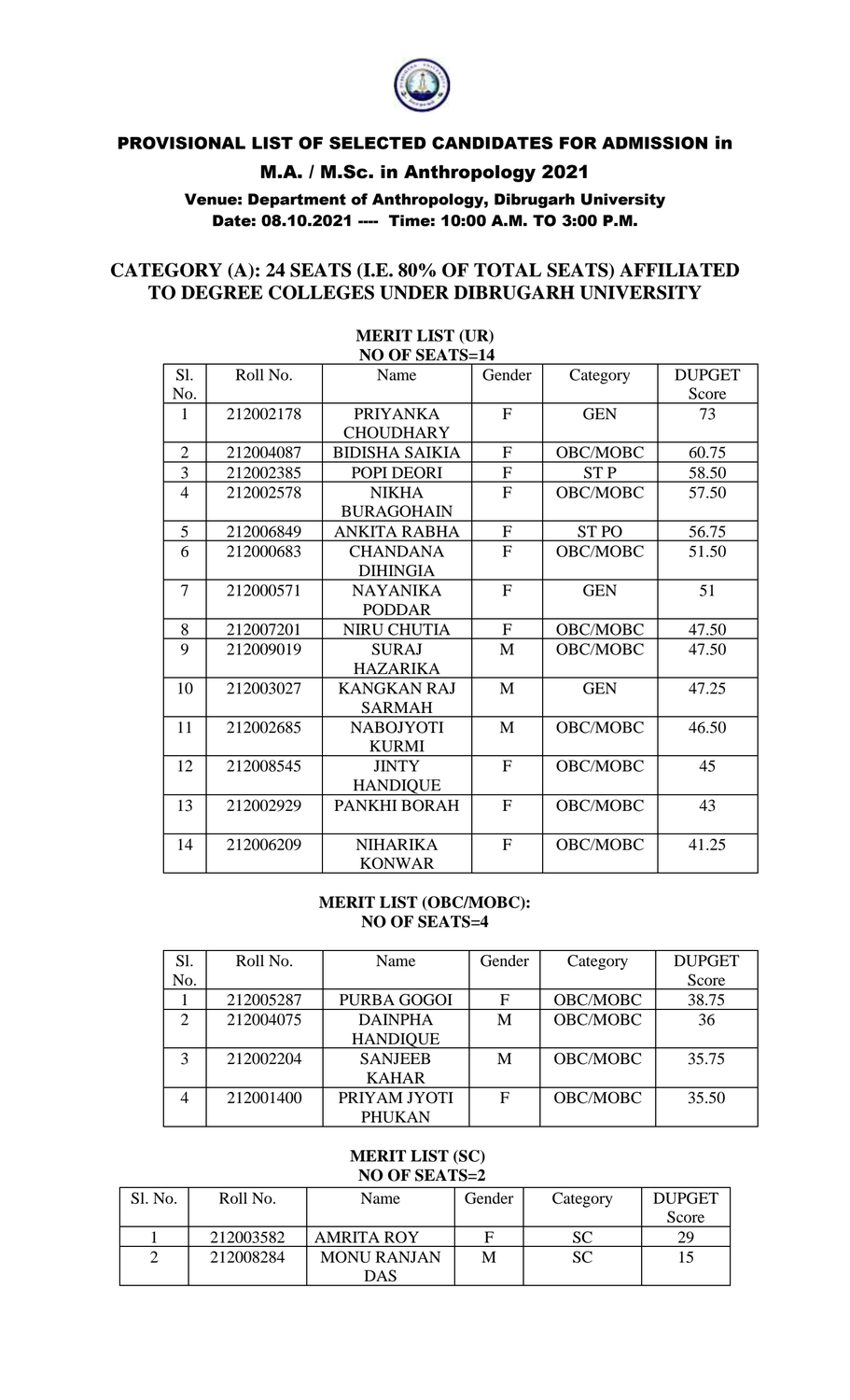#### **MERIT LIST – ST (P) NO OF SEATS=2**

|     | Roll No.  | Name              | Gender | Category   | <b>DUPGET</b> |
|-----|-----------|-------------------|--------|------------|---------------|
| No. |           |                   |        |            | Score         |
|     | 212004213 | <b>MONALISHA</b>  | F      | <b>STP</b> | 37.50         |
|     |           | <b>DOLEY</b>      |        |            |               |
|     | 212001154 | <b>PARISHMITA</b> | F      | <b>STP</b> | 37.50         |
|     |           | DEURI             |        |            |               |

#### **OTHER QUOTA: TEA AND EX- TEA COMMUNITY NO OF SEATS=1**

|     | Roll No.  | Name               | Gender | Category | <b>DUPGET</b> |
|-----|-----------|--------------------|--------|----------|---------------|
| No. |           |                    |        |          | Score         |
|     | 212001380 | <b>BHAGYASHREE</b> |        | OBC/MO   | 33.75         |
|     |           | <b>KURMI</b>       |        | ВC       |               |

## **CATEGORY(B): 6 SEATS (i.e. 20% OF TOTAL SEATS) OTHER UNIVERSITY**

#### **MERIT LIST (UR) NO OF SEATS=4**

| Sl.          | Roll No.  | Name                   | Gender | Category   | <b>DUPGET</b> |
|--------------|-----------|------------------------|--------|------------|---------------|
| No.          |           |                        |        |            | Score         |
|              | 212009663 | <b>HIMASHREE SAHOO</b> | F      | <b>GEN</b> | 68.50         |
| ⌒            | 212007621 | <b>SHASHANKA</b>       | M      | <b>GEN</b> | 61.50         |
|              |           | <b>BARMAN</b>          |        |            |               |
| $\mathbf{z}$ | 212001383 | <b>CROSBY</b>          | F      | <b>STP</b> | 54.25         |
|              |           | <b>BASUMATARY</b>      |        |            |               |
|              | 212001300 | PALLABI THAOSEN        | F      | <b>STH</b> | 51.25         |

#### **MERIT LIST – OBC/MOBC NO OF SEATS=1**

| Sl. | Roll No.  | Name             | Gender | Category | <b>DUPGET</b> |
|-----|-----------|------------------|--------|----------|---------------|
| No. |           |                  |        |          | Score         |
|     | 212009764 | <b>NISHAMANI</b> |        | OBC/MOBC | 32.25         |
|     |           | <b>BARMAN</b>    |        |          |               |

#### **MERIT LIST – ST (P)**

#### **NO OF SEATS=1**

| c١<br>.טג | Roll No.  | Name            | Gender | Category   | <b>DUPGET</b> |
|-----------|-----------|-----------------|--------|------------|---------------|
| No.       |           |                 |        |            | Score         |
|           | 212003279 | <b>SATYAJIT</b> | М      | <b>STP</b> | 39.75         |
|           |           | <b>NARAH</b>    |        |            |               |

**Sd/- (Prof. N.K. Gogoi) Head, Department of Anthropology Dibrugarh University**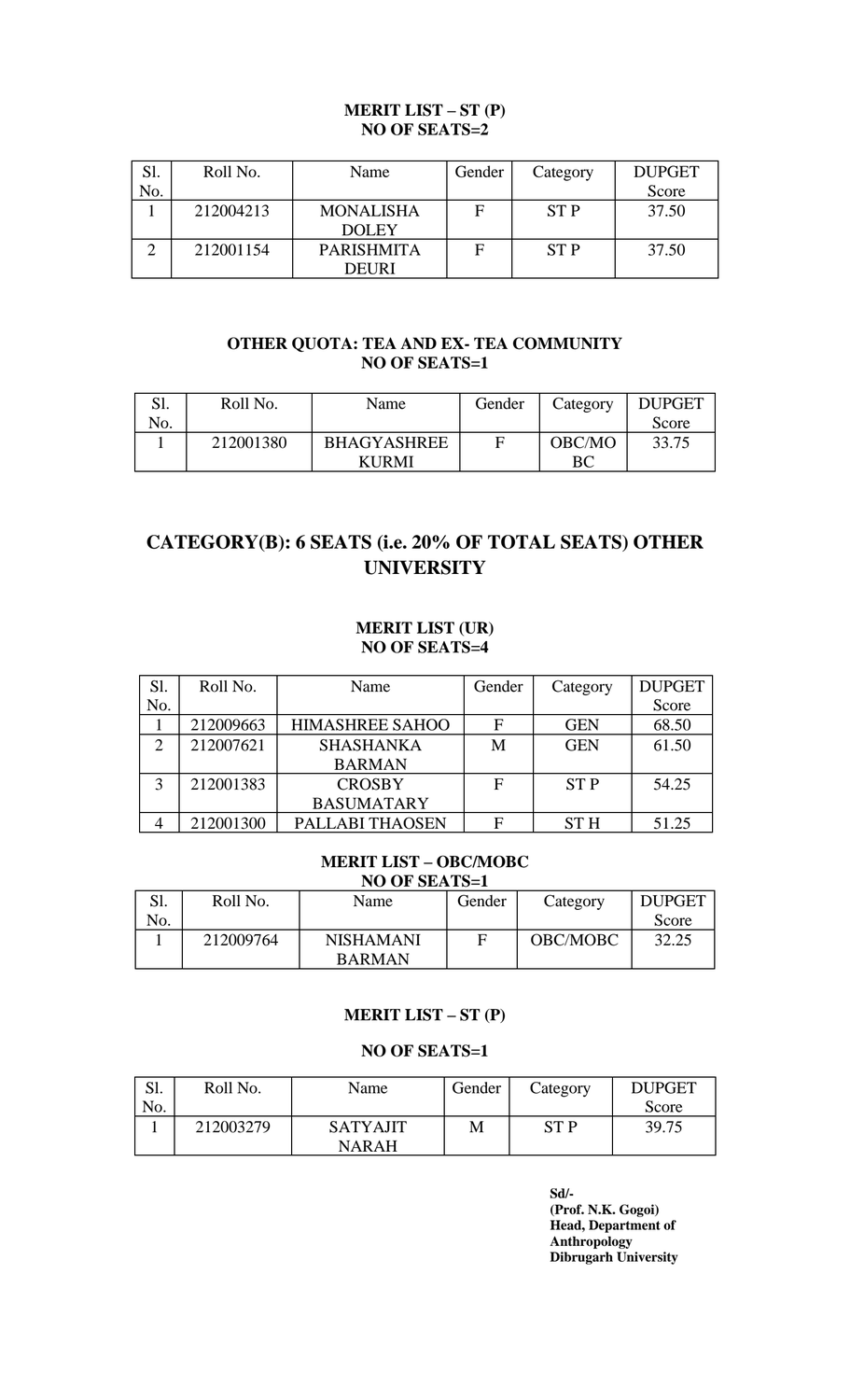

### PROVISIONAL LIST OF SELECTED CANDIDATES FOR ADMISSION in

### M.A. / M.Sc. in Anthropology 2021

Venue: Department of Anthropology, Dibrugarh University Date: 08/10/2021, instead of 22/10/2021 which was notified earlier.

#### Time: 2:30 P.M. To 4:30 P.M

**CATEGORY (A): (i.e. 80% OF TOTAL SEATS) AFFILIATED TO DEGREE COLLEGES UNDER DIBRUGARH UNIVERSITY**

## **WAITING LIST (UR)**

| Sl.            | Roll No.  | Name                              | Gender       | Category        | <b>DUPGET</b> |
|----------------|-----------|-----------------------------------|--------------|-----------------|---------------|
| No.            |           |                                   |              |                 | Score         |
| $\mathbf{1}$   | 212004213 | <b>MONALISHA</b>                  | $\mathbf{F}$ | ST <sub>P</sub> | 37.50         |
|                |           | <b>DOLEY</b>                      |              |                 |               |
| $\overline{2}$ | 212001154 | <b>PARISHMITA</b><br><b>DEURI</b> | $\mathbf{F}$ | <b>STP</b>      | 37.50         |
| 3              | 212004075 | <b>DAINPHA</b>                    | M            | OBC/MOBC        | 36            |
|                |           | <b>HANDIQUE</b>                   |              |                 |               |
| $\overline{4}$ | 212002204 | <b>SANJEEB KAHAR</b>              | M            | OBC/MOBC        | 35.75         |
| 5              | 212001400 | PRIYAM JYOTI                      | $\mathbf{F}$ | OBC/MOBC        | 35.50         |
|                |           | <b>PHUKAN</b>                     |              |                 |               |
| 6              | 212002337 | <b>IRANI HAZARIKA</b>             | ${\bf F}$    | <b>STP</b>      | 34.50         |
| 7              | 212002422 | UTPAL PHUKAN                      | M            | OBC/MOBC        | 34            |
| 8              | 212001380 | <b>BHAGYASHREE</b>                | $\mathbf{F}$ | OBC/MOBC        | 33.75         |
|                |           | <b>KURMI</b>                      |              |                 |               |
| 9              | 212004077 | <b>MINTU DUTTA</b>                | $\mathbf M$  | OBC/MOBC        | 32.75         |
| 10             | 212007960 | <b>MADHURIMA</b><br><b>GOGOI</b>  | $\mathbf{F}$ | OBC/MOBC        | 32.25         |
| 11             | 212009489 | <b>RAJDEEP</b>                    | M            | OBC/MOBC        | 32.25         |
|                |           | <b>TAMULI</b>                     |              |                 |               |
| 12             | 212003771 | <b>PARAGJYOTI</b>                 | M            | <b>GEN</b>      | 31.25         |
|                |           | <b>SARMAH</b>                     |              |                 |               |
| 13             | 212008604 | <b>NAJIMA PAGAG</b>               | ${\bf F}$    | <b>STP</b>      | 30.75         |
| 14             | 212004998 | <b>RITU KUMARI</b>                | $\mathbf{F}$ | <b>GEN</b>      | 30            |
|                |           | <b>SHARMA</b>                     |              |                 |               |
| 15             | 212003333 | <b>BIKASH PROTIM</b>              | M            | OBC/MOBC        | 29.75         |
|                |           | <b>BORUAH</b>                     |              |                 |               |
| 16             | 212003582 | <b>AMRITA ROY</b>                 | $\mathbf F$  | <b>SC</b>       | 29            |
| 17             | 212000355 | <b>KABYASHREE</b>                 | $\mathbf{F}$ | <b>GEN</b>      | 29            |
|                |           | <b>SAIKIA</b>                     |              |                 |               |
| 18             | 212004594 | <b>JOYSHREE RANI</b>              | $\mathbf F$  | OBC/MOBC        | 28.75         |
|                |           | <b>BORAH</b>                      |              |                 |               |
| 19             | 212008608 | <b>HABINATH</b>                   | M            | OBC/MOBC        | 26.25         |
|                |           | <b>BURAGOHAIN</b>                 |              |                 |               |
| 20             | 212002751 | <b>LALIT DOLEY</b>                | M            | <b>STP</b>      | 25.25         |
| 21             | 212002647 | <b>DIPTI GAYARY</b>               | $\mathbf F$  | <b>STP</b>      | 24.75         |
| 22             | 212003980 | <b>ABHISHRUTI</b>                 | $\mathbf{F}$ | <b>GEN</b>      | 24.75         |
|                |           | <b>BHUYAN</b>                     |              |                 |               |
| 23             | 212001418 | <b>PARINITA</b>                   | $\mathbf{F}$ | OBC/MOBC        | 24.50         |
|                |           | <b>BORAH</b>                      |              |                 |               |
| 24             | 212001791 | <b>NABAJIT TAKU</b>               | M            | <b>STP</b>      | 24.50         |
| 25             | 212006229 | PALLABI DUTTA                     | $\mathbf F$  | <b>GEN</b>      | 24            |
| 26             | 212009480 | <b>AMBIKA</b>                     | $\mathbf{F}$ | OBC/MOBC        | 23.75         |
|                |           | <b>CHHETRI</b>                    |              |                 |               |
| 27             | 212004048 | <b>ANUSREE SEN</b>                | $\mathbf F$  | OBC/MOBC        | 23.25         |
| 28             | 212005347 | <b>CHANDINI</b><br><b>BORUAH</b>  | $\mathbf{F}$ | OBC/MOBC        | 22.75         |
| 29             | 212001518 | <b>PARISMITA</b>                  | $\mathbf F$  | OBC/MOBC        | 22.50         |
|                |           | <b>GOGOI</b>                      |              |                 |               |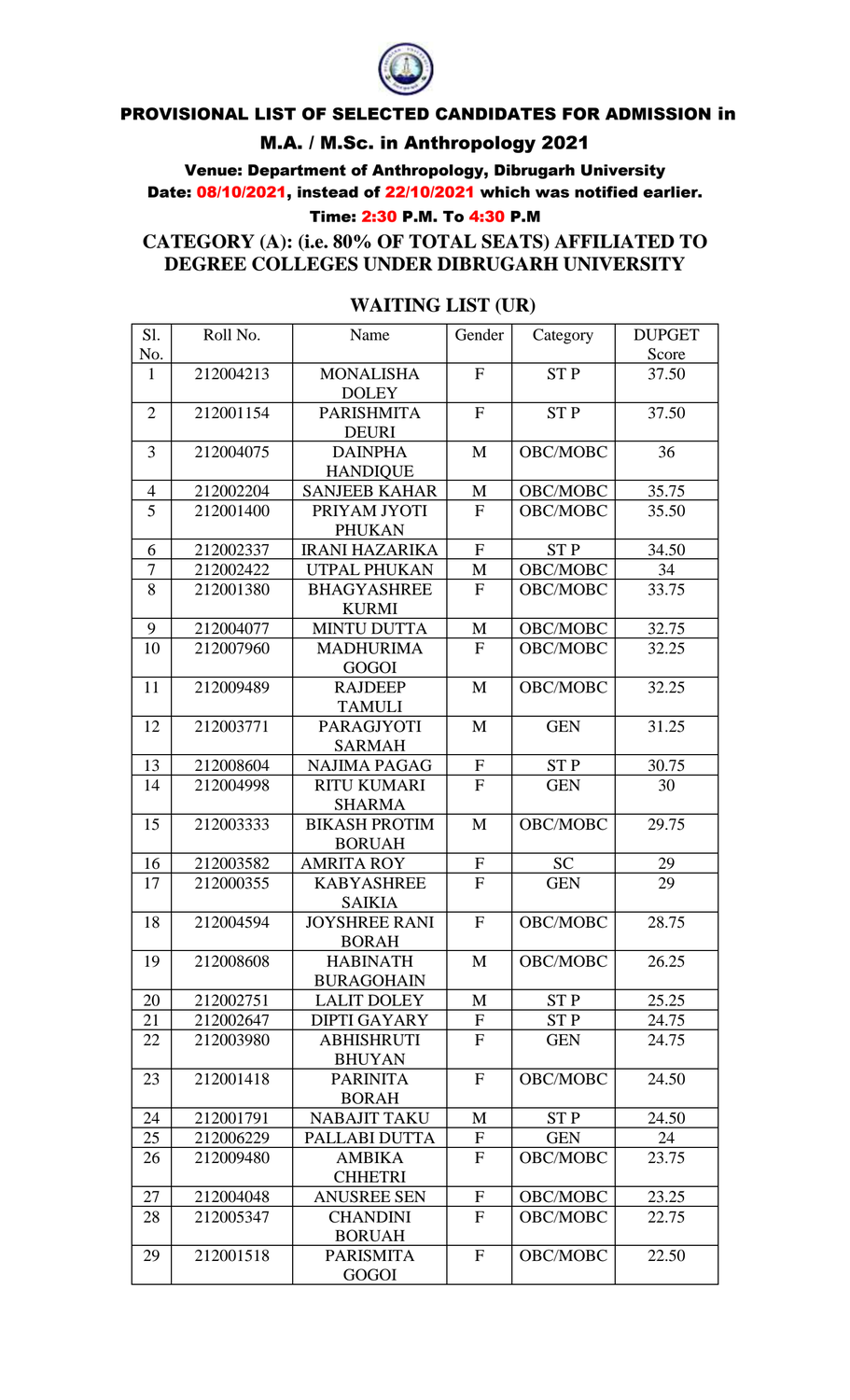| 30 | 212001374 | <b>BANASMITA</b>      | $\mathbf F$    | OBC/MOBC   | 22.50 |
|----|-----------|-----------------------|----------------|------------|-------|
|    |           | <b>CHAMUAH</b>        |                |            |       |
| 31 | 212001462 | <b>AKIBUR</b>         | M              | <b>GEN</b> | 21.25 |
|    |           | <b>RAHMAN</b>         |                |            |       |
| 32 | 212002042 | <b>SAJIDA AHMED</b>   | ${\bf F}$      | <b>GEN</b> | 21    |
| 33 | 212008270 | <b>GAYATRI</b>        | $\overline{F}$ | OBC/MOBC   | 20.50 |
|    |           | <b>GOHAIN</b>         |                |            |       |
| 34 | 212004723 | <b>KARABI BORAH</b>   | ${\bf F}$      | OBC/MOBC   | 20.50 |
| 35 | 212002836 | <b>SIKHA DEORI</b>    | $\mathbf F$    | <b>STP</b> | 20.25 |
| 36 | 212000035 | <b>DILIP CHETRY</b>   | M              | OBC/MOBC   | 20    |
| 37 | 212004517 | <b>PARISHMITA</b>     | $\mathbf{F}$   | OBC/MOBC   | 19.50 |
|    |           | <b>BURAGOHAIN</b>     |                |            |       |
| 38 | 212003670 | <b>RIMPI CHETIA</b>   | $\mathbf F$    | OBC/MOBC   | 17.25 |
| 39 | 212008350 | <b>MADHURJYA</b>      | M              | <b>GEN</b> | 16.50 |
|    |           | <b>KALITA</b>         |                |            |       |
| 40 | 212002182 | <b>DAMINI NEOG</b>    | ${\bf F}$      | OBC/MOBC   | 16.25 |
| 41 | 212002259 | <b>JAHNABI SAJATI</b> | $\mathbf F$    | OBC/MOBC   | 16    |
| 42 | 212008284 | <b>MONU RANJAN</b>    | M              | <b>SC</b>  | 15    |
|    |           | <b>DAS</b>            |                |            |       |
| 43 | 212006657 | <b>NEEL ALBASTIN</b>  | M              | OBC/MOBC   | 13.75 |
|    |           | <b>KACHAP</b>         |                |            |       |
| 44 | 212001491 | POMPI SAIKIA          | ${\bf F}$      | OBC/MOBC   | 13    |
| 45 | 212006674 | <b>RAHUL PEGU</b>     | M              | <b>STP</b> | 13    |
| 46 | 212001334 | <b>RAJDEEP</b>        | $\mathbf{M}$   | OBC/MOBC   | 12.75 |
|    |           | <b>TAMULI</b>         |                |            |       |
| 47 | 212005195 | PRATAP PEGU           | M              | <b>STP</b> | 12.50 |
| 48 | 212006717 | <b>GOURISMITA</b>     | $\mathbf{F}$   | <b>STP</b> | 12.50 |
|    |           | <b>MECH</b>           |                |            |       |
| 49 | 212008910 | <b>BISHAL ROY</b>     | $\mathbf{M}$   | <b>SC</b>  | 11.75 |
| 50 | 212008581 | <b>MADHUMITA</b>      | F              | OBC/MOBC   | 10    |
|    |           | GOGOI                 |                |            |       |
| 51 | 212003640 | <b>RINKI GOGOI</b>    | ${\bf F}$      | OBC/MOBC   | 9.50  |
| 52 | 212008527 | PRITISHA DUTTA        | ${\bf F}$      | OBC/MOBC   | 9.50  |
| 53 | 212009656 | <b>UNMONA</b>         | ${\bf F}$      | OBC/MOBC   | 7.50  |
|    |           | <b>DIHINGIA</b>       |                |            |       |

# **WAITING LIST (OBC/MOBC)**

| Sl.            | Roll No.  | Name                 | Gender       | Category | <b>DUPGET</b> |
|----------------|-----------|----------------------|--------------|----------|---------------|
| No.            |           |                      |              |          | Score         |
| 1              | 212002422 | <b>UTPAL PHUKAN</b>  | M            | OBC/MOBC | 34            |
| $\overline{2}$ | 212004077 | <b>MINTU DUTTA</b>   | M            | OBC/MOBC | 32.75         |
| 3              | 212007960 | <b>MADHURIMA</b>     | F            | OBC/MOBC | 32.25         |
|                |           | <b>GOGOI</b>         |              |          |               |
| $\overline{4}$ | 212009489 | <b>RAJDEEP</b>       | M            | OBC/MOBC | 32.25         |
|                |           | <b>TAMULI</b>        |              |          |               |
| 5              | 212003333 | <b>BIKASH PROTIM</b> | M            | OBC/MOBC | 29.75         |
|                |           | <b>BORUAH</b>        |              |          |               |
| 6              | 212004594 | <b>JOYSHREE RANI</b> | $\mathbf{F}$ | OBC/MOBC | 28.75         |
|                |           | <b>BORAH</b>         |              |          |               |
| 7              | 212008608 | <b>HABINATH</b>      | M            | OBC/MOBC | 26.25         |
|                |           | <b>BURAGOHAIN</b>    |              |          |               |
| 8              | 212001418 | <b>PARINITA</b>      | $\mathbf{F}$ | OBC/MOBC | 24.50         |
|                |           | <b>BORAH</b>         |              |          |               |
| 9              | 212009480 | <b>AMBIKA</b>        | F            | OBC/MOBC | 23.75         |
|                |           | <b>CHHETRI</b>       |              |          |               |
| 10             | 212004048 | <b>ANUSREE SEN</b>   | F            | OBC/MOBC | 23.25         |
| 11             | 212005347 | <b>CHANDINI</b>      | F            | OBC/MOBC | 22.75         |
|                |           | <b>BORUAH</b>        |              |          |               |
| 12             | 212001518 | <b>PARISMITA</b>     | F            | OBC/MOBC | 22.50         |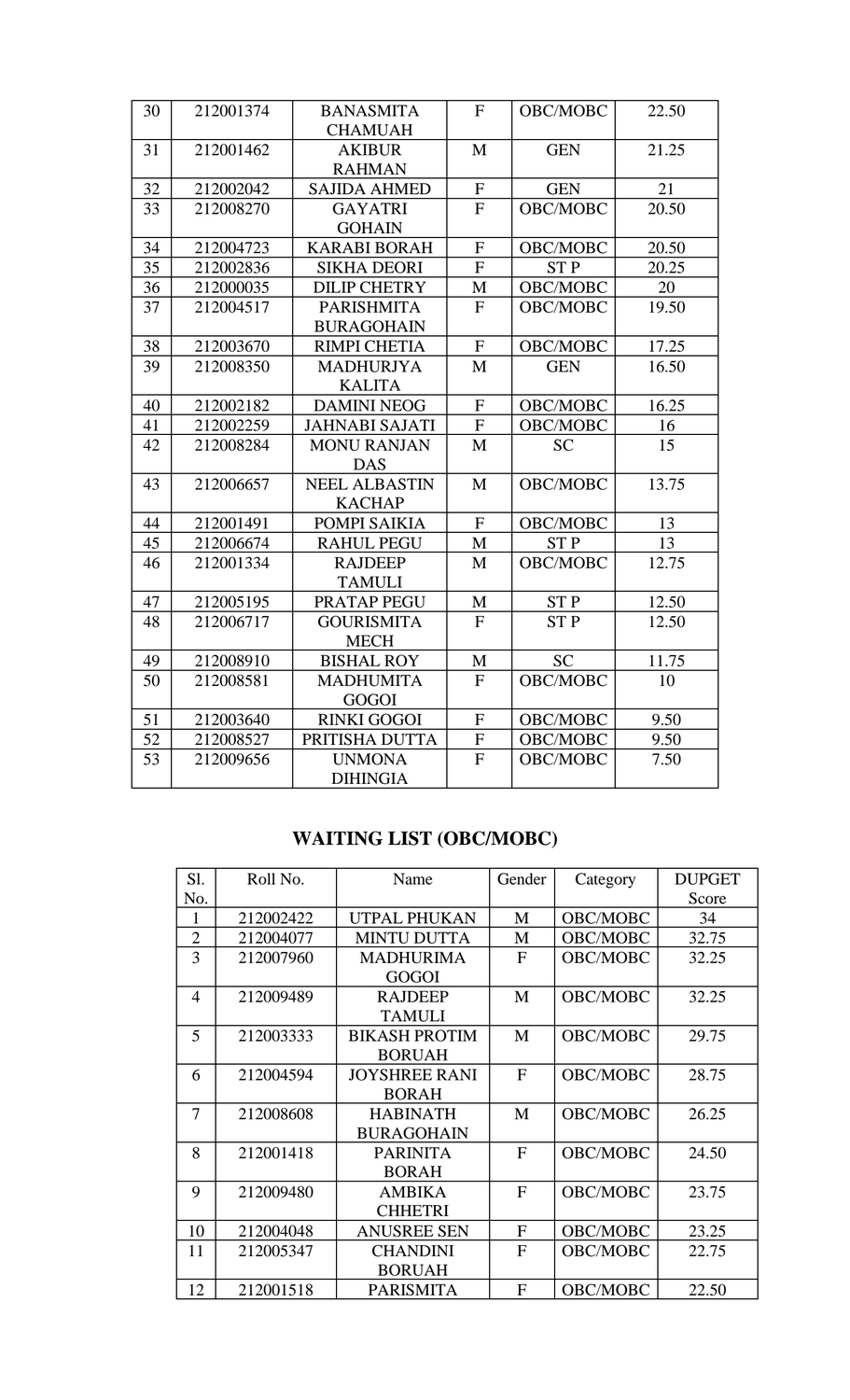|    |           | <b>GOGOI</b>          |              |                 |       |
|----|-----------|-----------------------|--------------|-----------------|-------|
| 13 | 212001374 | <b>BANASMITA</b>      | $\mathbf{F}$ | OBC/MOBC        | 22.50 |
|    |           | <b>CHAMUAH</b>        |              |                 |       |
| 14 | 212008270 | <b>GAYATRI</b>        | $\mathbf{F}$ | <b>OBC/MOBC</b> | 20.50 |
|    |           | <b>GOHAIN</b>         |              |                 |       |
| 15 | 212004723 | <b>KARABI BORAH</b>   | $\mathbf{F}$ | OBC/MOBC        | 20.50 |
| 16 | 212000035 | <b>DILIP CHETRY</b>   | M            | OBC/MOBC        | 20    |
| 17 | 212004517 | <b>PARISHMITA</b>     | $F_{\rm}$    | OBC/MOBC        | 19.50 |
|    |           | <b>BURAGOHAIN</b>     |              |                 |       |
| 18 | 212003670 | <b>RIMPI CHETIA</b>   | $\mathbf F$  | OBC/MOBC        | 17.25 |
| 19 | 212002182 | <b>DAMINI NEOG</b>    | $\mathbf{F}$ | OBC/MOBC        | 16.25 |
| 20 | 212002259 | <b>JAHNABI SAJATI</b> | F            | OBC/MOBC        | 16    |
| 21 | 212006657 | <b>NEEL ALBASTIN</b>  | M            | OBC/MOBC        | 13.75 |
|    |           | <b>KACHAP</b>         |              |                 |       |
| 22 | 212001491 | POMPI SAIKIA          | $\mathbf{F}$ | OBC/MOBC        | 13    |
| 23 | 212001334 | <b>RAJDEEP</b>        | M            | OBC/MOBC        | 12.75 |
|    |           | <b>TAMULI</b>         |              |                 |       |
| 24 | 212008581 | <b>MADHUMITA</b>      | F            | OBC/MOBC        | 10    |
|    |           | <b>GOGOI</b>          |              |                 |       |
| 25 | 212003640 | <b>RINKI GOGOI</b>    | $\mathbf F$  | OBC/MOBC        | 9.50  |
| 26 | 212008527 | PRITISHA DUTTA        | F            | OBC/MOBC        | 9.50  |
| 27 | 212009656 | <b>UNMONA</b>         | F            | OBC/MOBC        | 7.50  |
|    |           | <b>DIHINGIA</b>       |              |                 |       |

### **WAITING LIST (SC)**

| $\sim$ 1<br>ىد | Roll No.  | Name              | Gender | Category | <b>DUPGET</b> |
|----------------|-----------|-------------------|--------|----------|---------------|
| No.            |           |                   |        |          | Score         |
|                | 212008910 | <b>BISHAL ROY</b> | М      | SС       |               |

## **WAITING LIST –ST (P)**

| Sl.                   | Roll No.  | Name                | Gender | Category        | <b>DUPGET</b> |
|-----------------------|-----------|---------------------|--------|-----------------|---------------|
| No.                   |           |                     |        |                 | Score         |
|                       | 212002337 | <b>IRANI</b>        | F      | <b>STP</b>      | 34.50         |
|                       |           | <b>HAZARIKA</b>     |        |                 |               |
| $\mathcal{D}_{\cdot}$ | 212008604 | <b>NAJIMA PAGAG</b> | F      | <b>STP</b>      | 30.75         |
| 3                     | 212002751 | <b>LALIT DOLEY</b>  | M      | <b>STP</b>      | 25.25         |
| 4                     | 212002647 | <b>DIPTI GAYARY</b> | F      | <b>STP</b>      | 24.75         |
| 5                     | 212001791 | <b>NABAJIT TAKU</b> | M      | <b>STP</b>      | 24.50         |
| 6                     | 212002836 | <b>SIKHA DEORI</b>  | F      | <b>STP</b>      | 20.25         |
| 7                     | 212006674 | <b>RAHUL PEGU</b>   | M      | <b>STP</b>      | 13            |
| 8                     | 212005195 | PRATAP PEGU         | M      | ST <sub>P</sub> | 12.50         |
| 9                     | 212006717 | <b>GOURISMITA</b>   | F      | <b>STP</b>      | 12.50         |
|                       |           | <b>MECH</b>         |        |                 |               |

## **CATEGORY (B): (i.e. 20% OF TOTAL SEATS) OTHER UNIVERSITY**

| Sl. | Roll No.  | Name            | Gender | Category   | <b>DUPGET</b> |
|-----|-----------|-----------------|--------|------------|---------------|
| No. |           |                 |        |            | Score         |
|     | 212000721 | <b>ANANYA</b>   | F      | <b>GEN</b> | 5 I           |
|     |           | PARASHAR        |        |            |               |
|     | 212006344 | <b>SREYOSHI</b> | F      | <b>GEN</b> | 49.25         |

## **WAITING LIST (UR)**